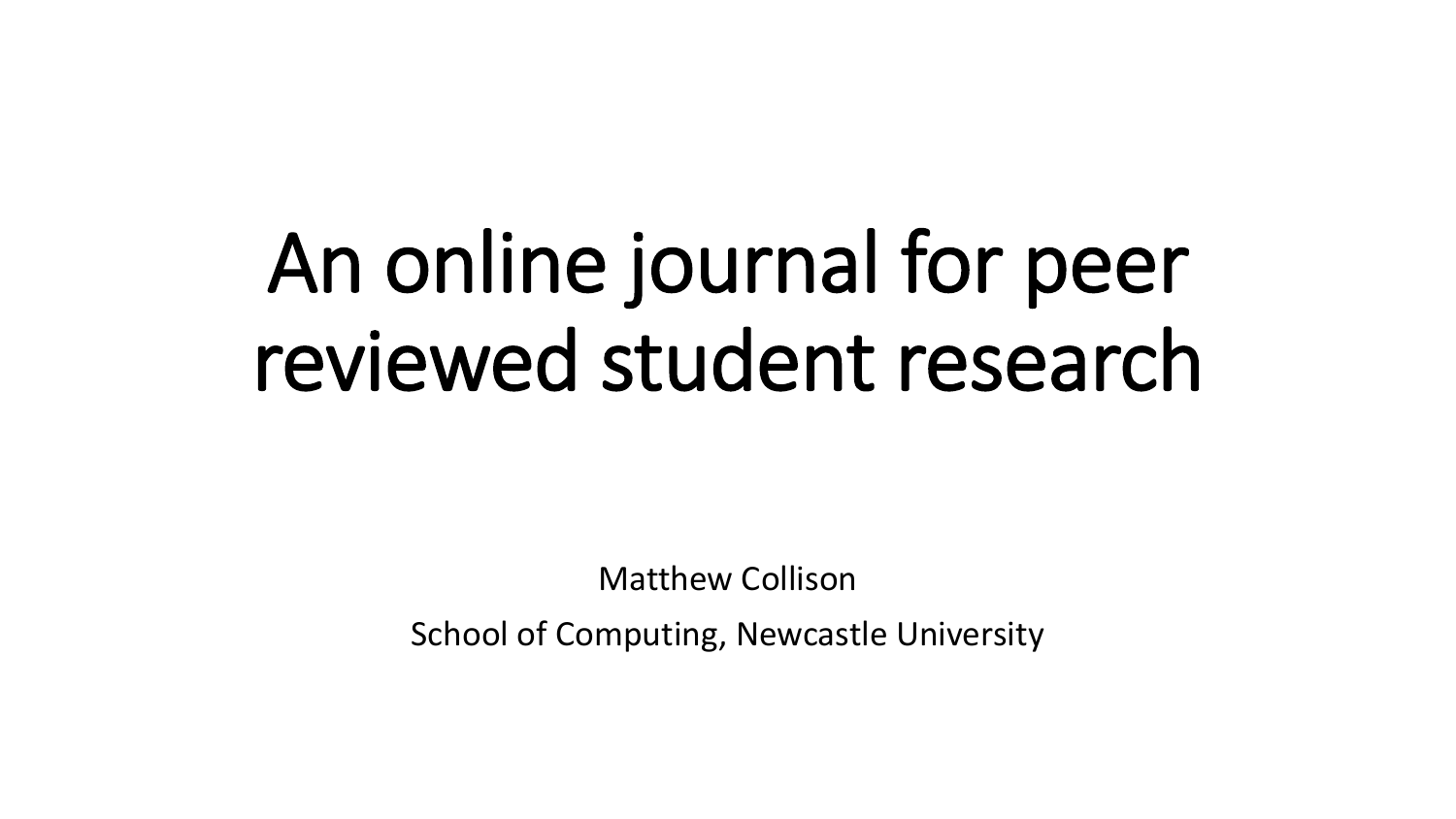### Dissertation assessment model

| <b>Dissertations are:</b>                            | <b>Challenges of the assessment model</b>        |
|------------------------------------------------------|--------------------------------------------------|
| Largest independent body of work for all<br>students | Subjective and independent student<br>experience |
| The primary link to University research              | Carried out in a research environment            |
| Individual one to one supervision                    | Isolated and often only seen by assessors        |

## **RUSSELL GROUP**

Our research >

Our researchers are developing solutions to some of the most pressing issues facing the world today.

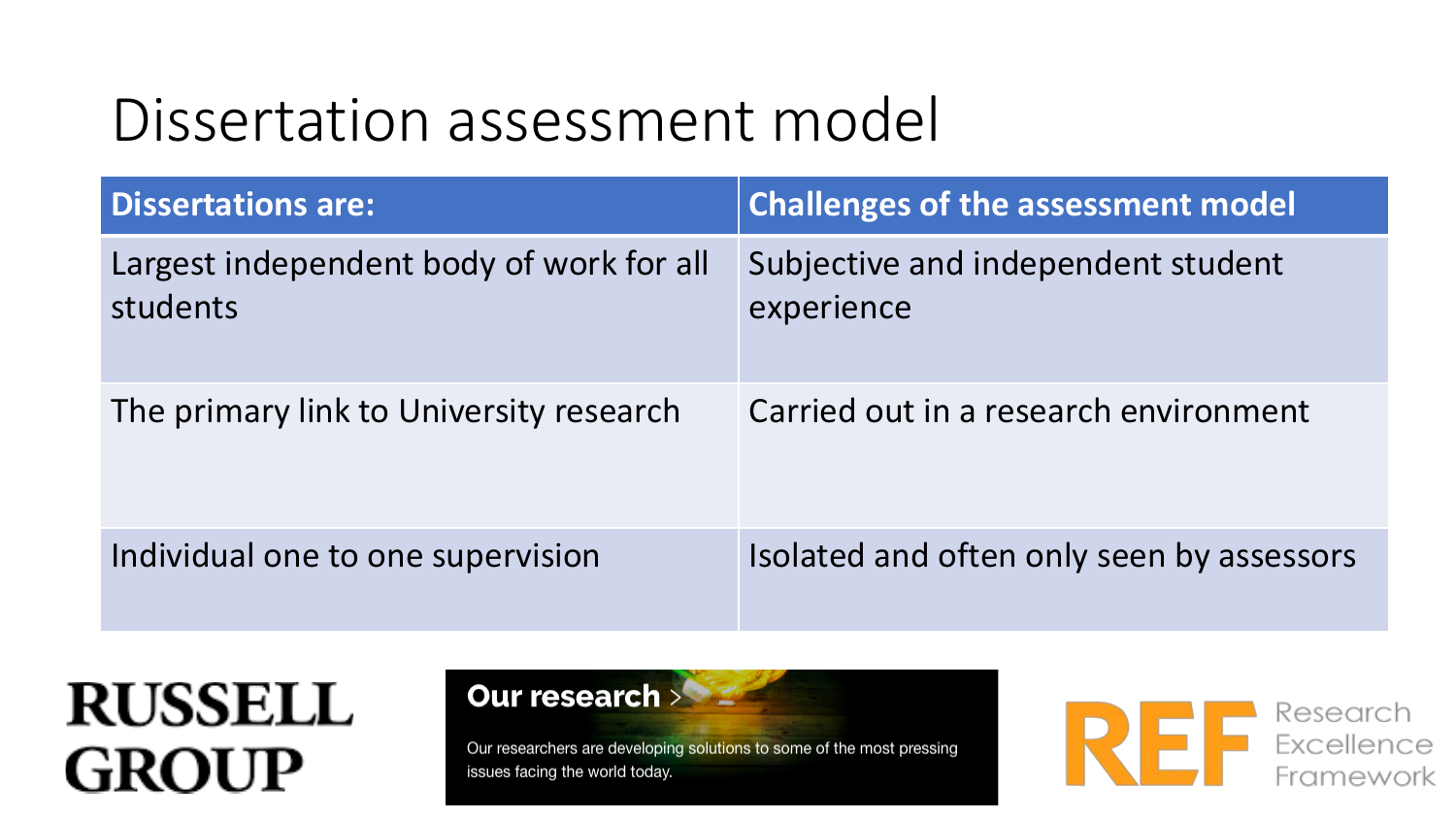### The reason for publications

- Make the work searchable and citable
	- Provide public handle for dissertation projects making it useful beyond the assessment
- Improve the pedagogical outcomes of dissertations
	- Identify with research pedagogy not just project outcomes
	- More and earlier feedback through peer review
- Improve research awareness
	- Help student identify with research excellence at Newcastle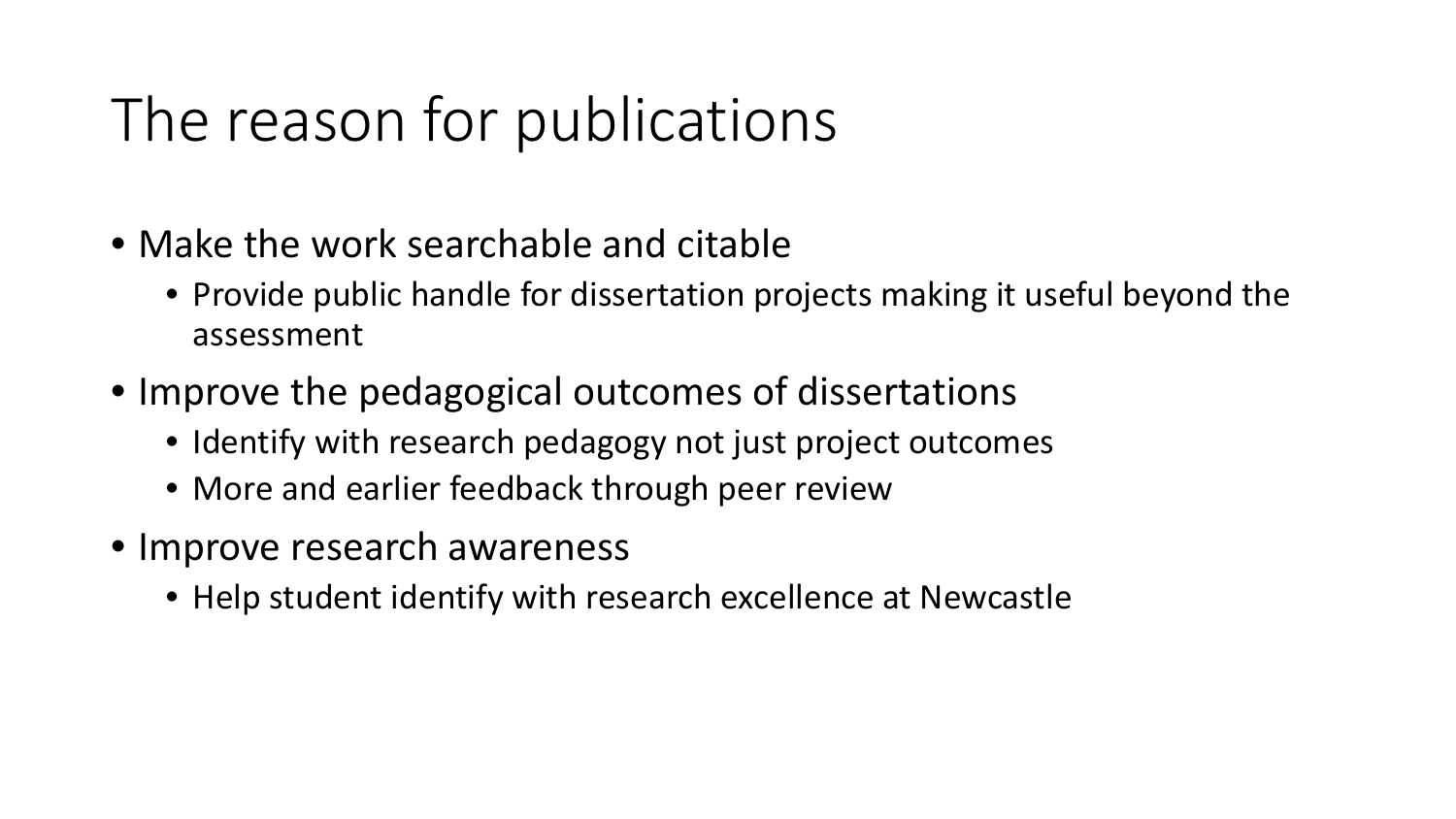## What do students think?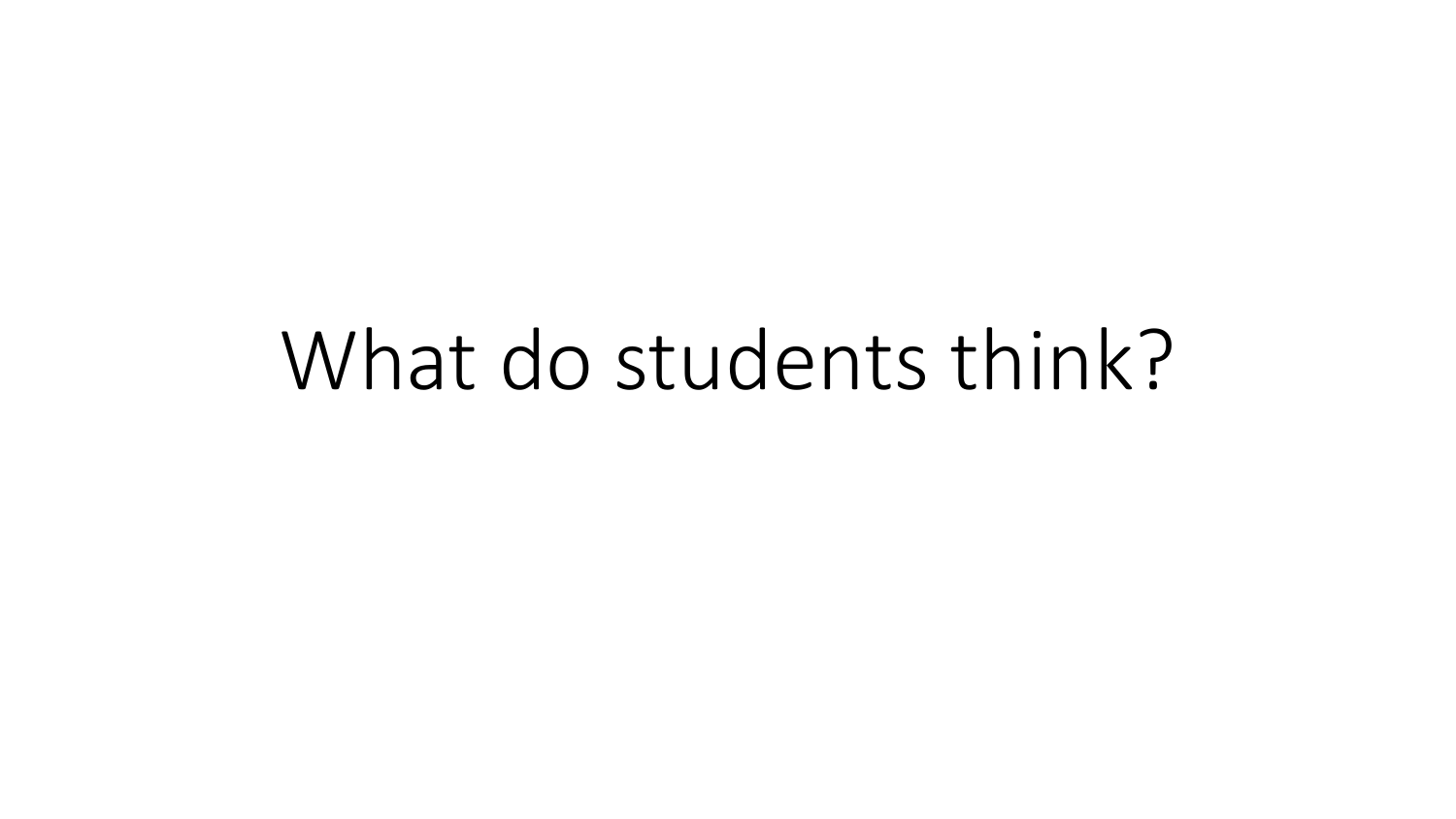#### What is your impression of peer review?

29 responses



#### Do you think peer review would improve the quality of dissertations?

29 responses

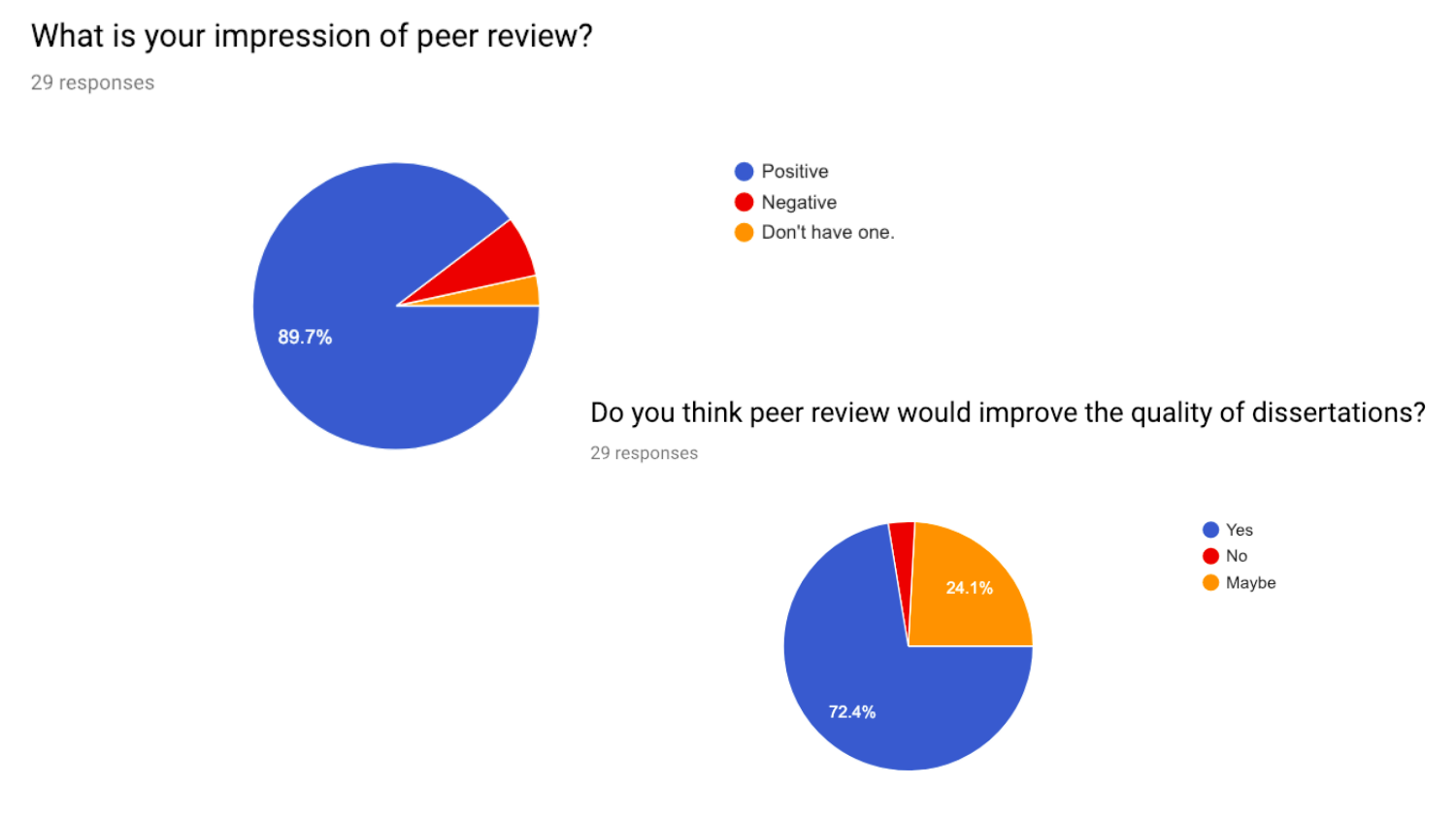#### Have you ever proofread another student's dissertation?

21 responses



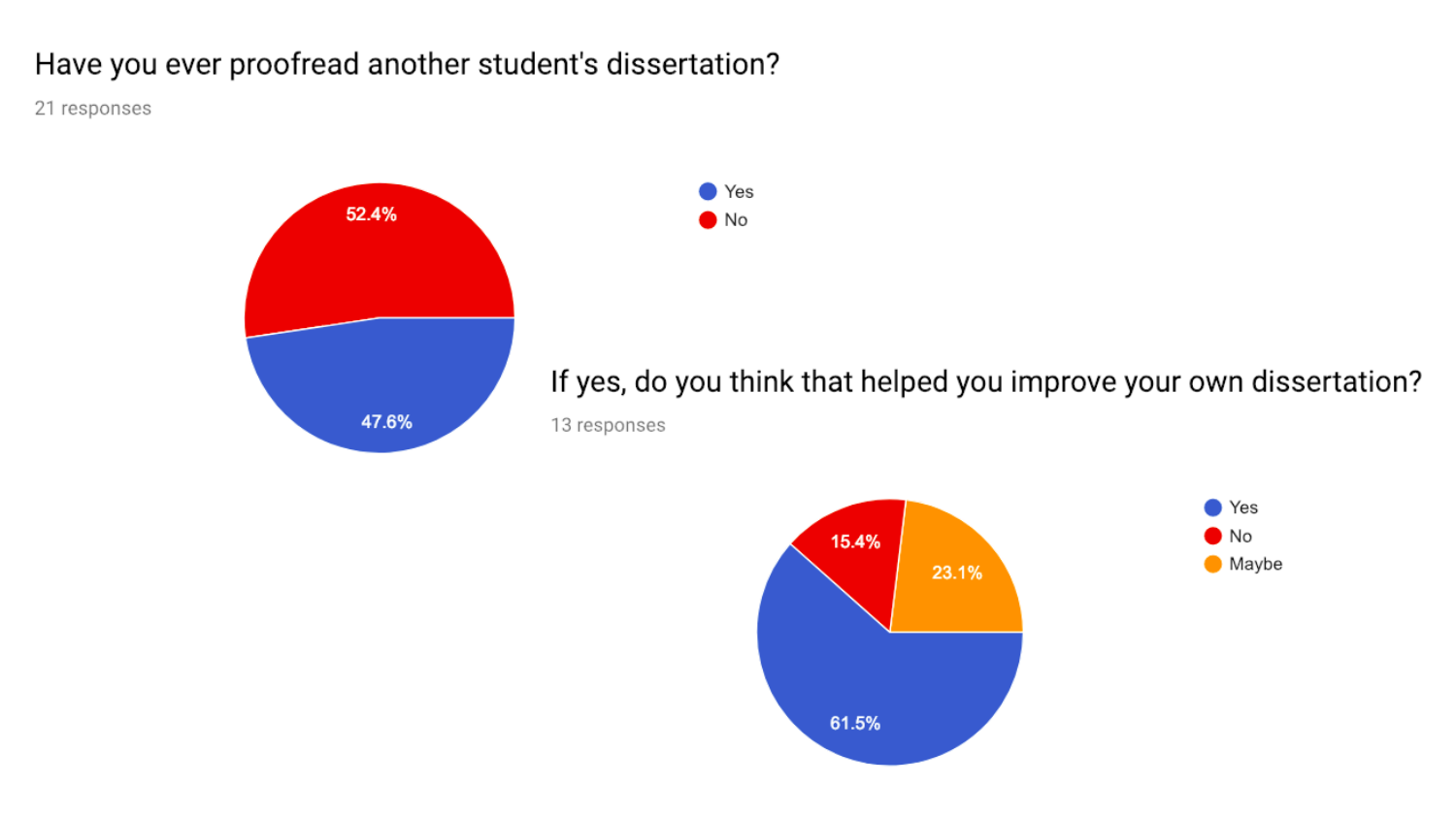### Would you be interested in publishing your dissertation?

21 responses

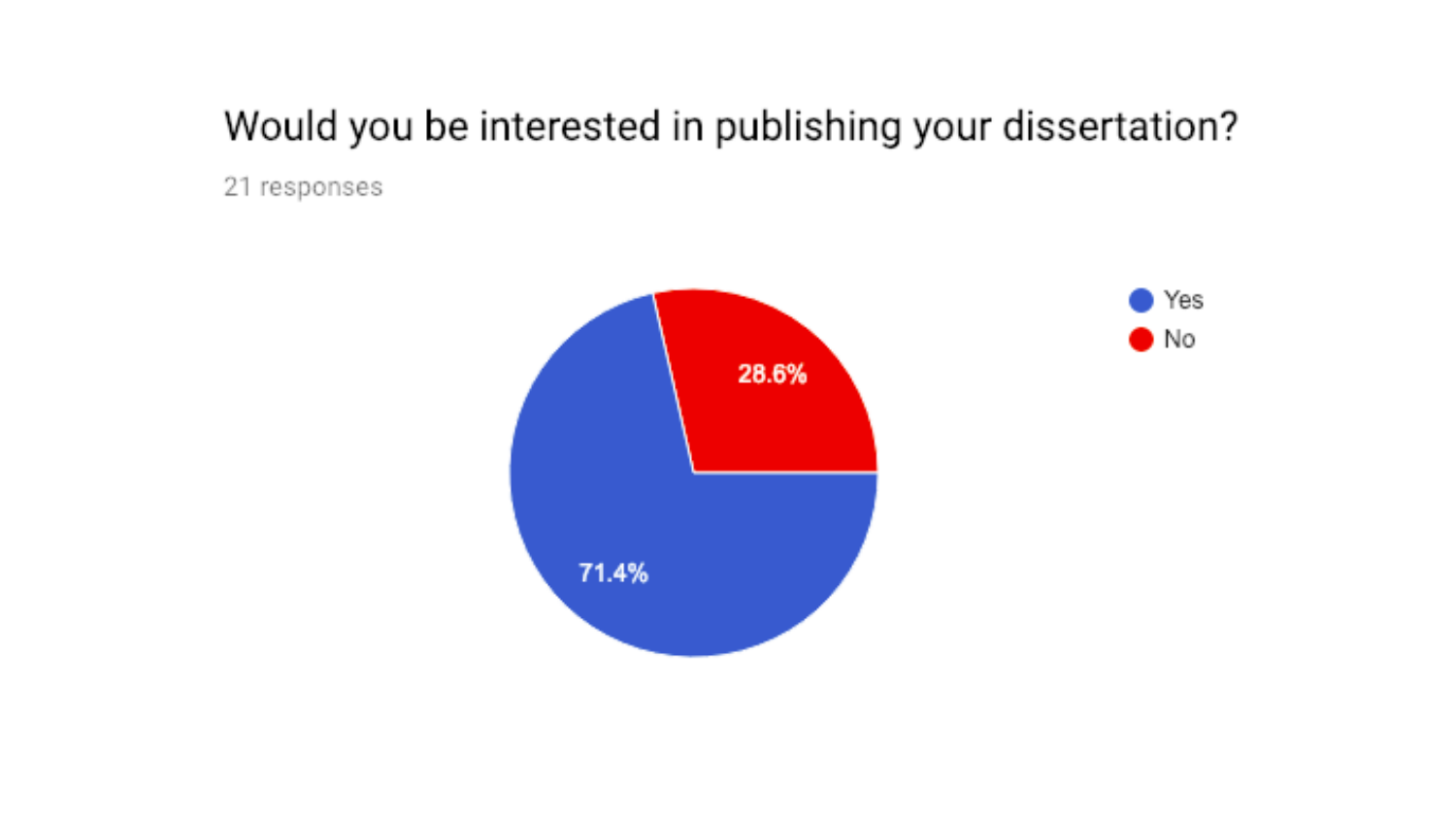## What did we produce?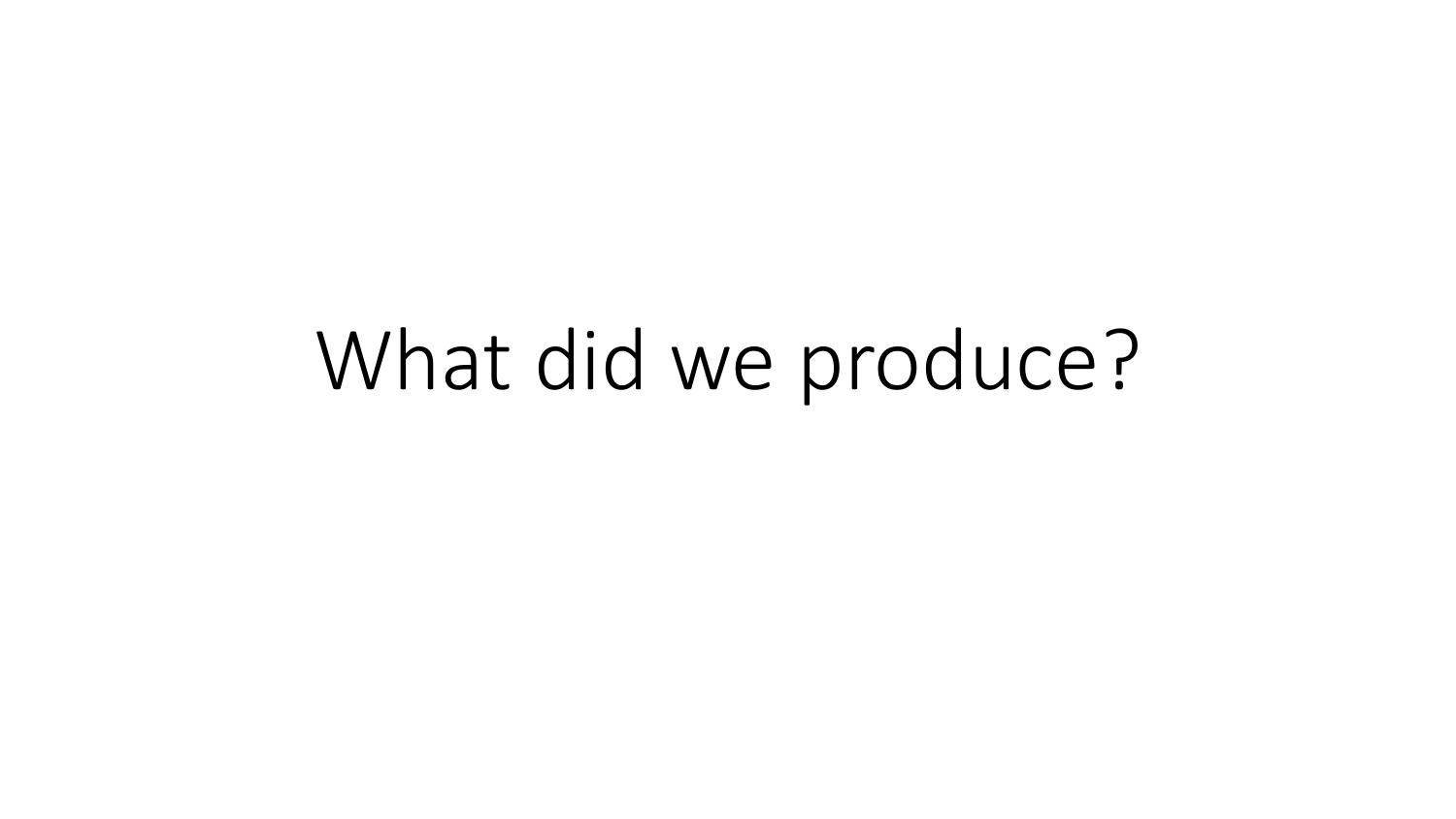### Publication process

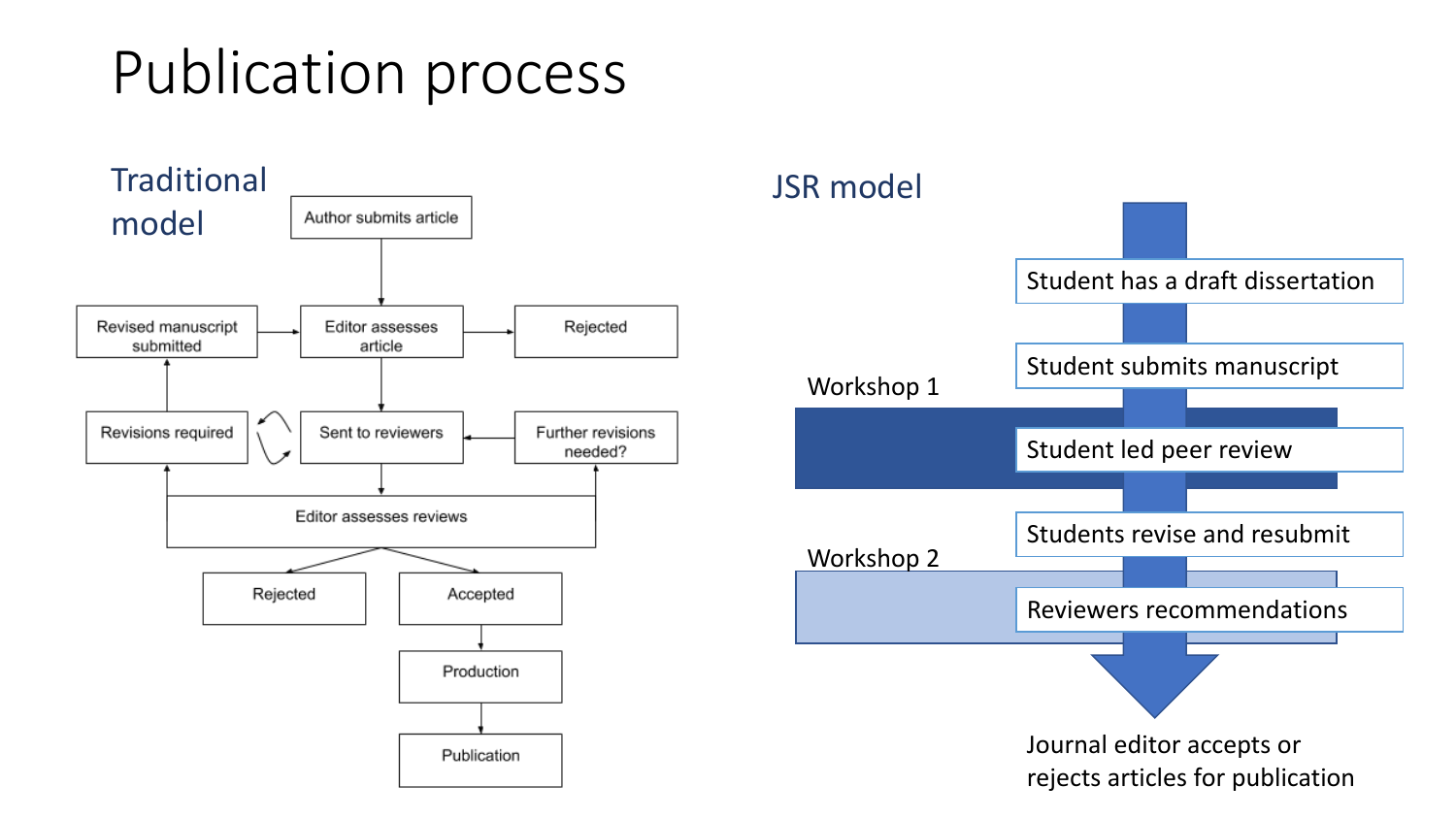## Computing architecture for our Journal